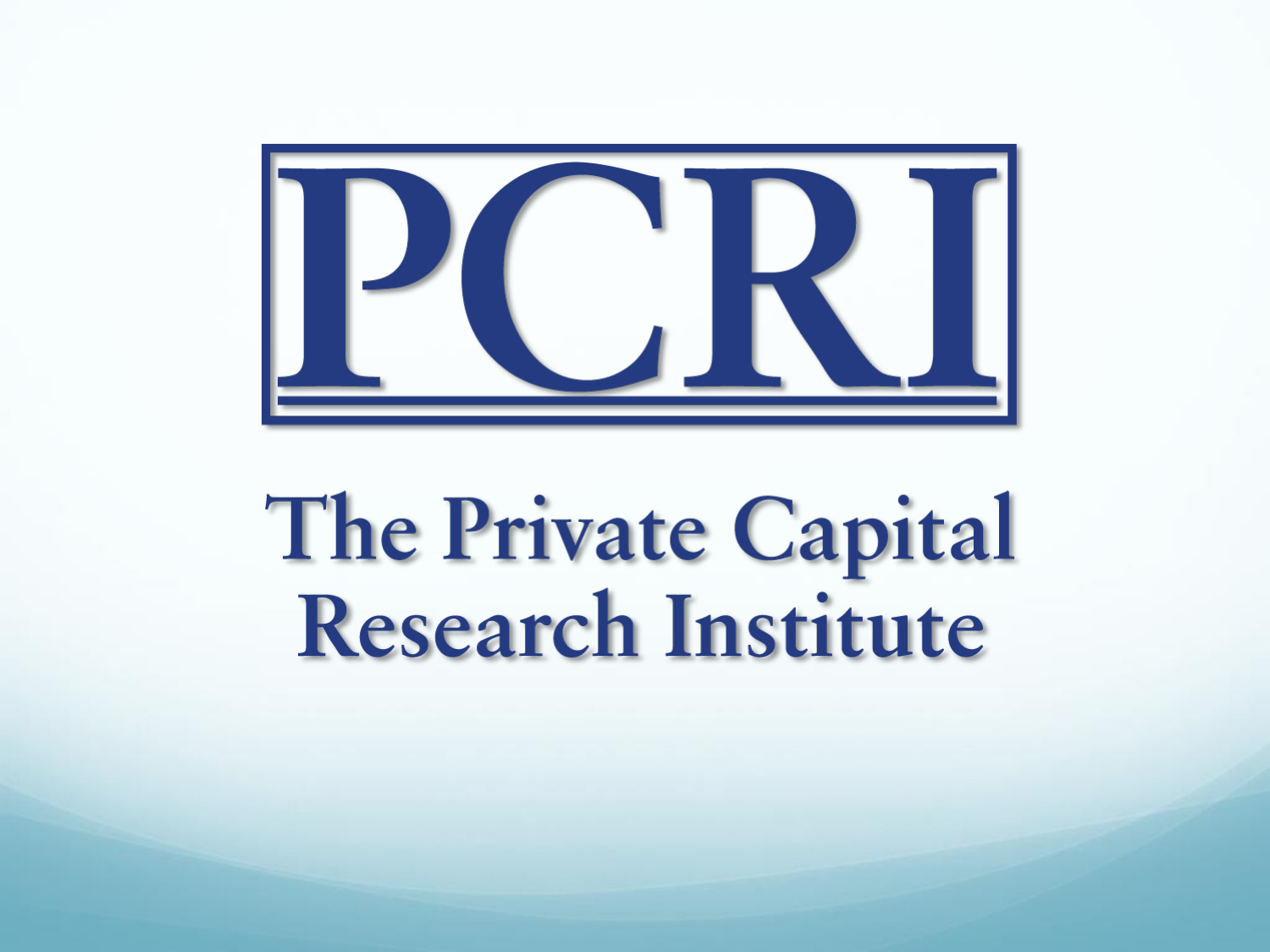# Is a Private Partnership Greater than the Sum of Its Partners?

Michael Ewens Matthew Rhodes-Kropf

Carnegie Mellon University Harvard; NBER

PCRI NYC event February 12, 2014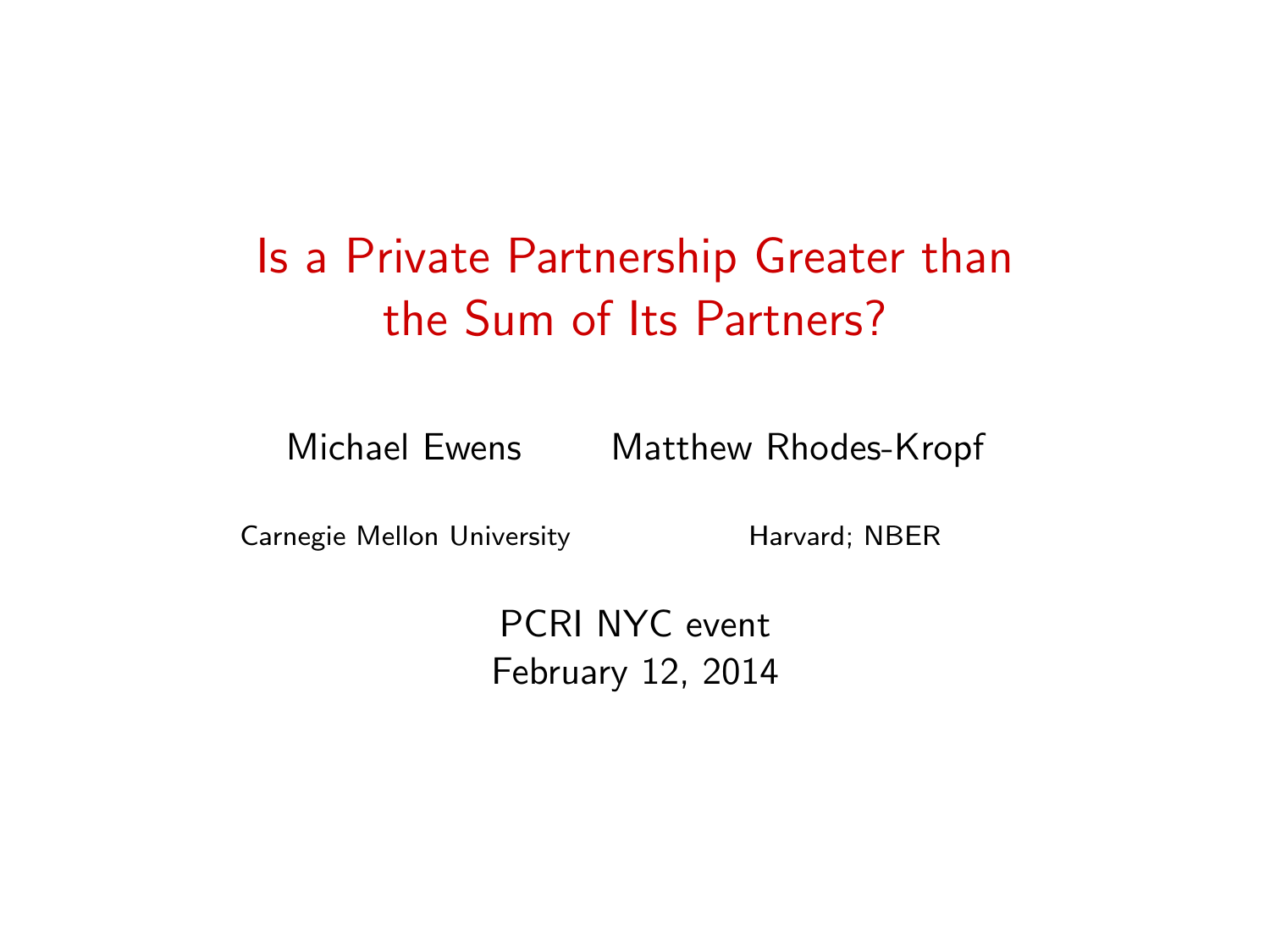# What happens when PE partners move or leave?

### **Exclusive: Tim Draper is** leaving DFJ

**FORTHNE** 

By Dan Primack November 19, 2013: 3:20 PM ET

**ST** 



Venture capitalist Tim Draper is stepping back from the Silicon Valley firm he created 28 years ago.



**MARKETS** 

#### Gray Shines in Blackstone's Succession Plan

Head of Firm's Property Business Is Top Candidate Should the Current President Depart in the Next Few Years

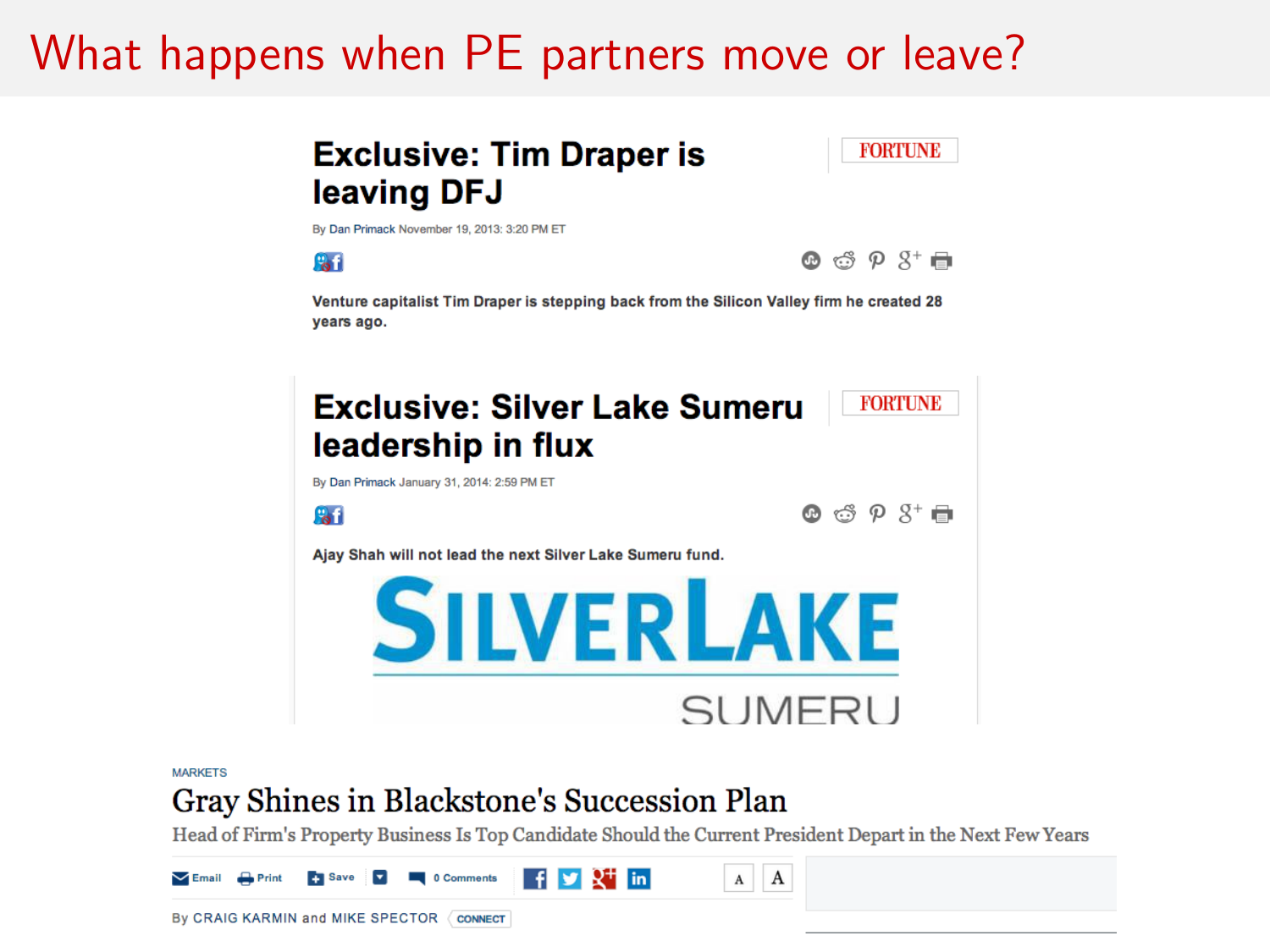### **Questions**

In spite of rarity of investment success, evidence of return persistence:

 $\triangleright$  Kaplan and Schoar (2005) and Harris et. al. (2013) We ask:

To what extent are the important attributes of performance part of the firm's organizational capital or embodied in the human capital of the people inside the firm?

Specifically:

- If Is there performance persistence at the partner-level?
- $\triangleright$  What is the relative importance of the partner and firm in the cross-section of investment performance?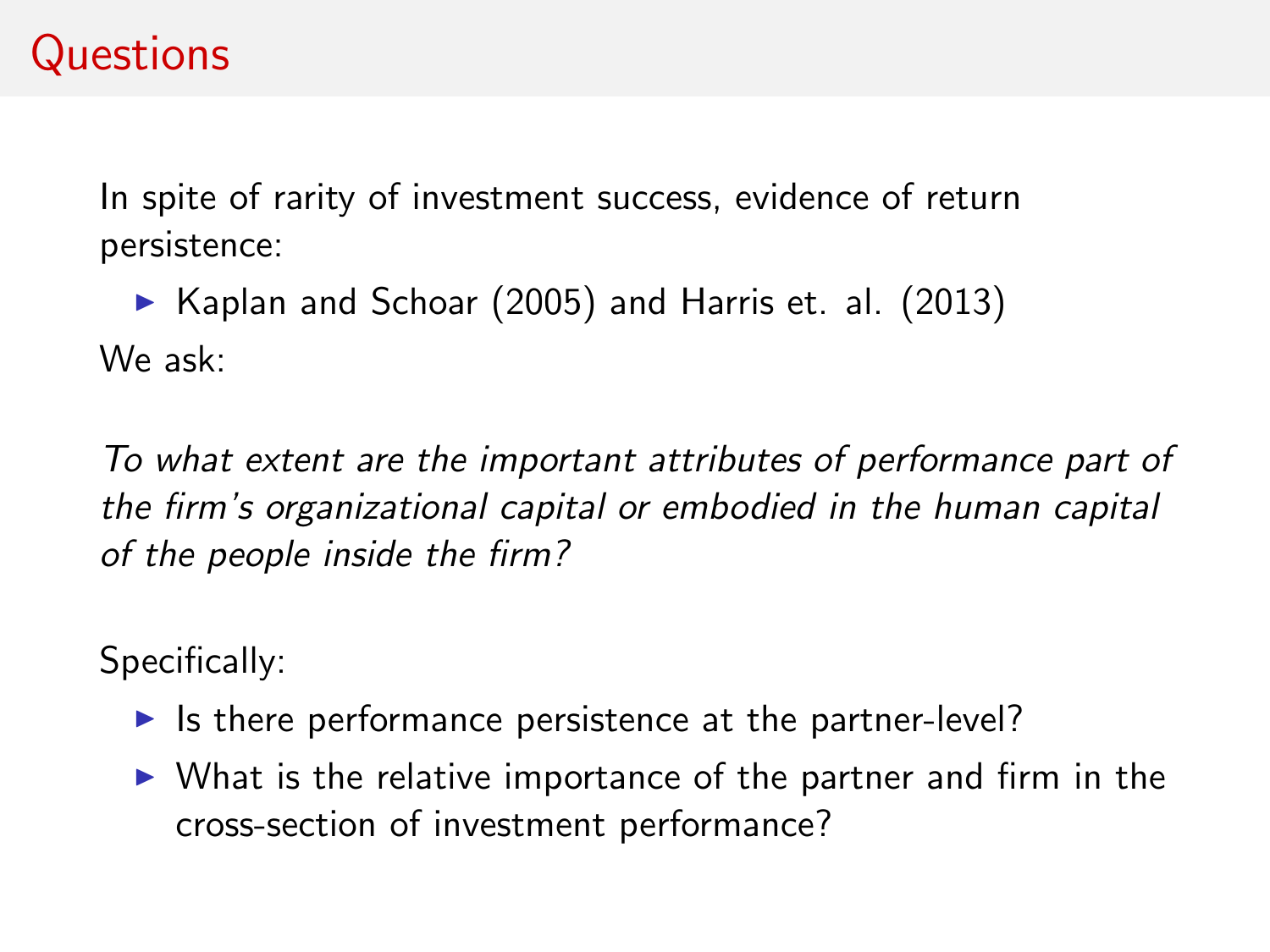Venture capital excellent area to study these issues because  $partners \rightarrow projects$ :

- $\triangleright$  Typical entrepreneurial firm board has 3.3 VC investor board members
- $\triangleright$  Most investors take board seat at their first major investment
- $\triangleright$  Most remain on the board through investment exit (e.g. IPO or acquisition)

 $\implies$  have a VC-partner-level track record of investments and outcomes.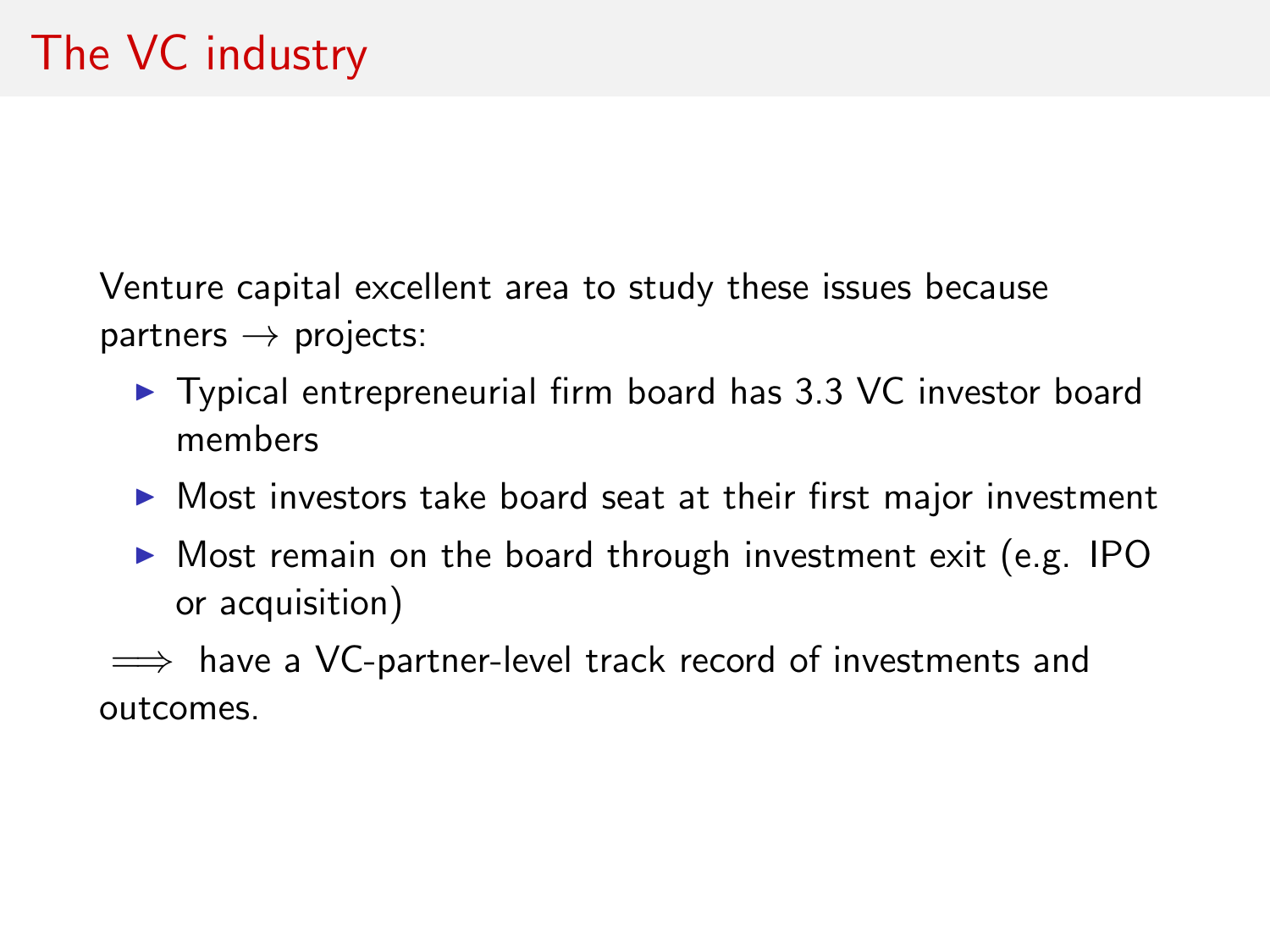## Data: financings, entrepreneurial firms and partners

The major dataset contains VC financings and exits:

- $\blacktriangleright$  1987 2012, near-perfect coverage of investment activity
- $\triangleright$  19,053 financings in 11,885 entrepreneurial firms
- $\blacktriangleright$  includes
	- $\triangleright$  exit valuations for large subset of firms
	- $\triangleright$  entrepreneurial firm characteristics: founding date, industry, capital raised, etc.

Current and former board members of all entrepreneurial firms:

 $\blacktriangleright$  1,573 VC firms with 5,324 VC partners.

Panel of individual VC partner board seats, their firms, the dates, investment characteristics and outcomes.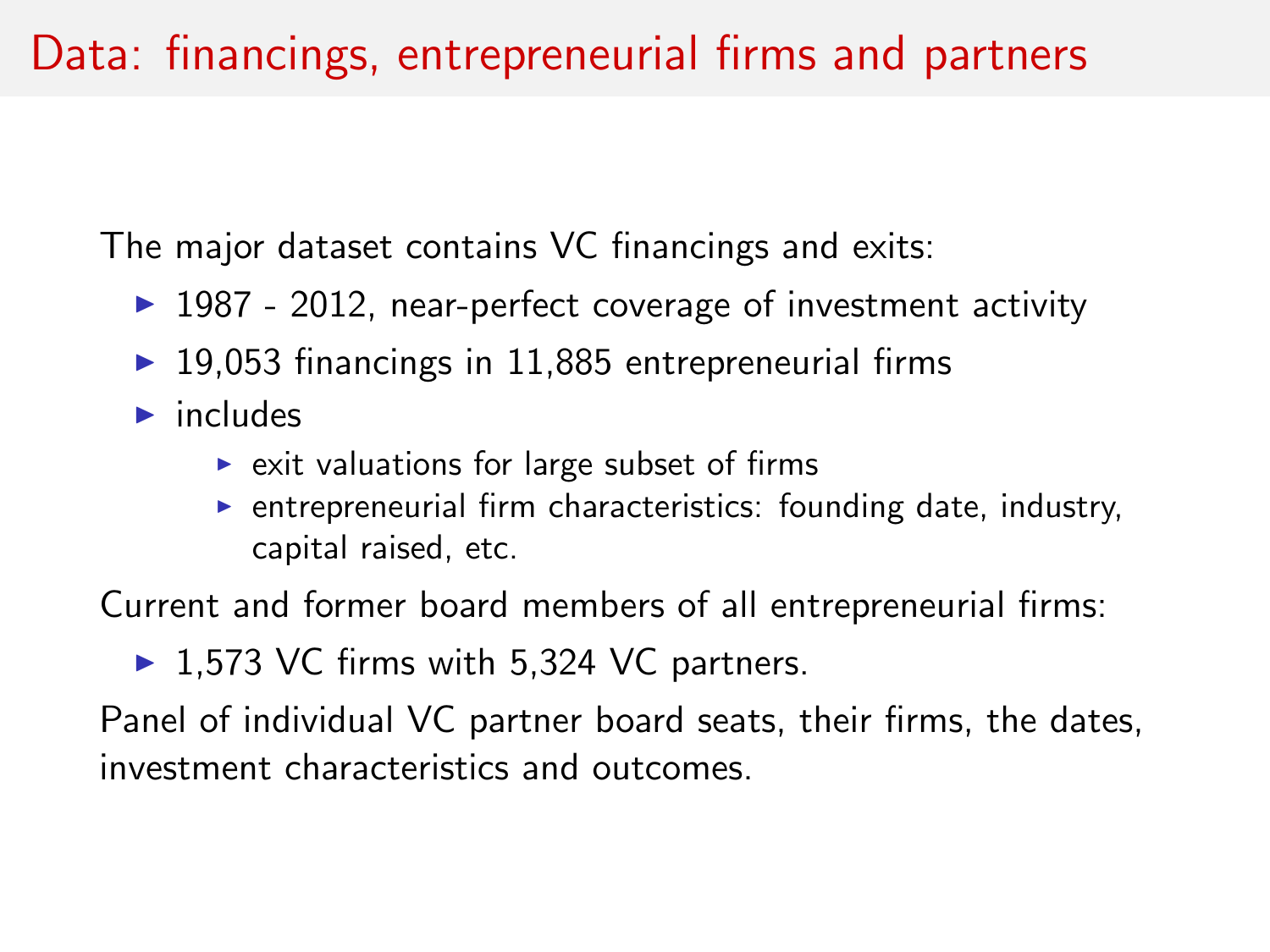Investment performance persistence has been challenging to find in public equities and mutual fund managers.

 $\triangleright$  Should the same hold in PF?

Compute a VC partner's past investment success – average exit valuation, IPO rate – and ask whether it predicts their next investment outcome:

 $\triangleright$  1 sd increase in past success  $\implies$  17% higher probability of IPO.

Can also show for other outcome measures:

- ► Exit valuation: top quartile past performance  $\implies$  14% higher probability of remaining top quartile
- $\triangleright$  Acquisition rates: VC partners who produce acquisitions, do so repeatedly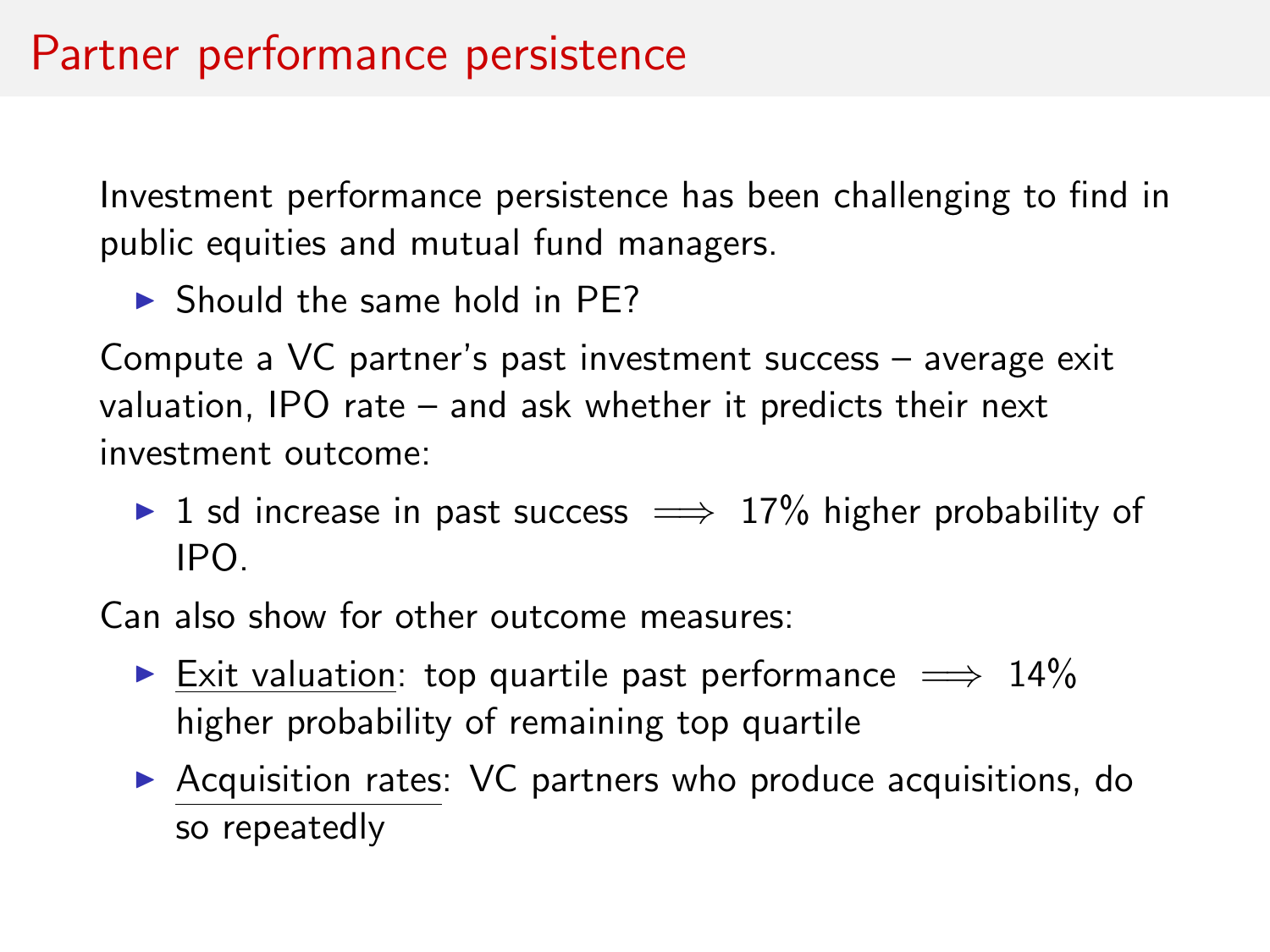PE partners likely consider their funds and firms assets, so we now "control" for the firm:

- $\triangleright$  Compare partners investing at the same firm at the same time
	- $\triangleright$  e.g. all partners in Sequoia XI

We find:

- $\blacktriangleright$  Persistence remains within-fund
- $\triangleright \implies$  there is rank persistence with VC funds
	- $\triangleright$  the best partners at a fund remain the best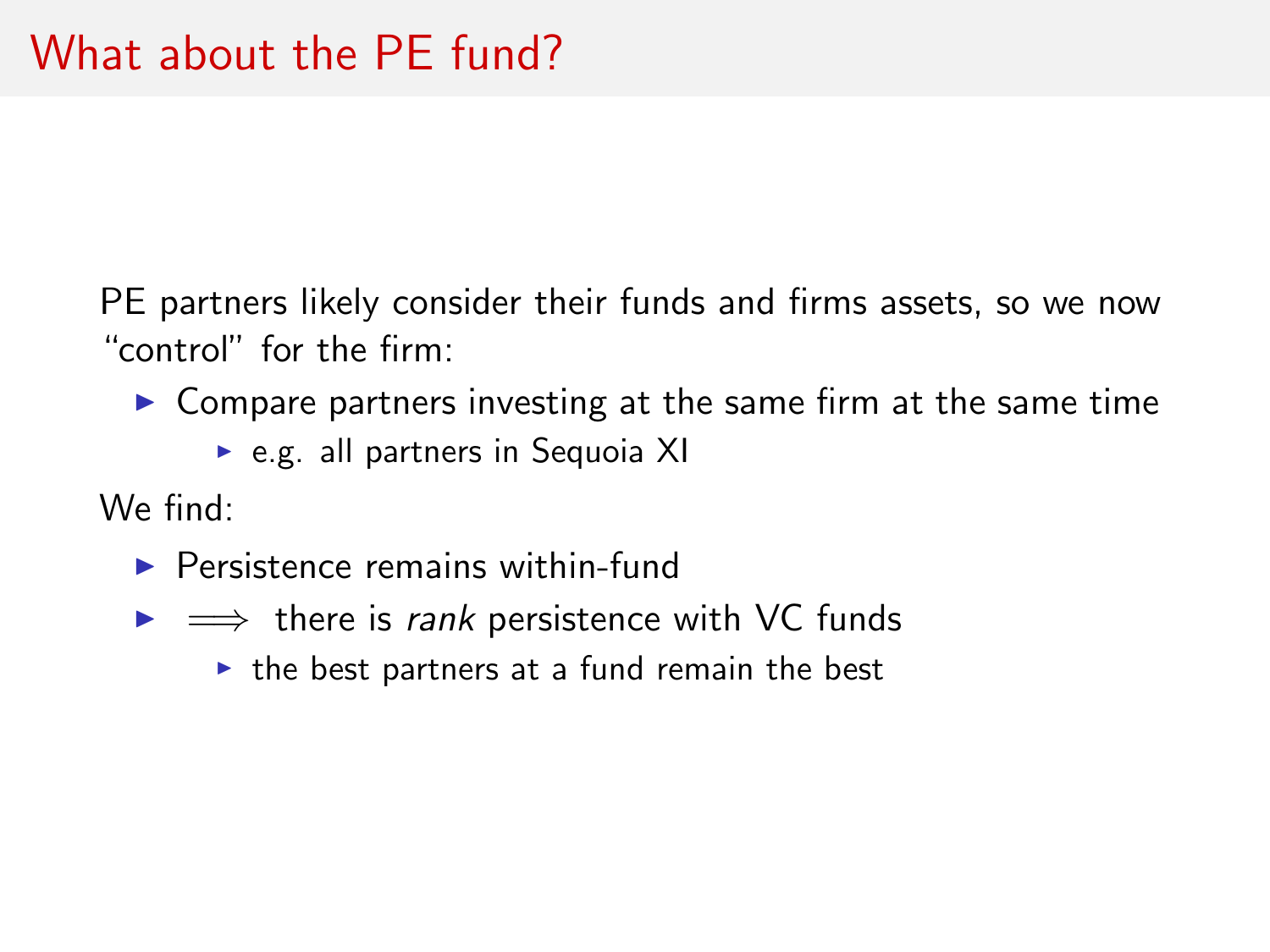Both the firm and partner help explain variation in investment outcome persistence.

 $\blacktriangleright$  The *relative* importance of the two, however, is still unknown How much can the partner and firm fixed characteristics explain the distribution of investment performance?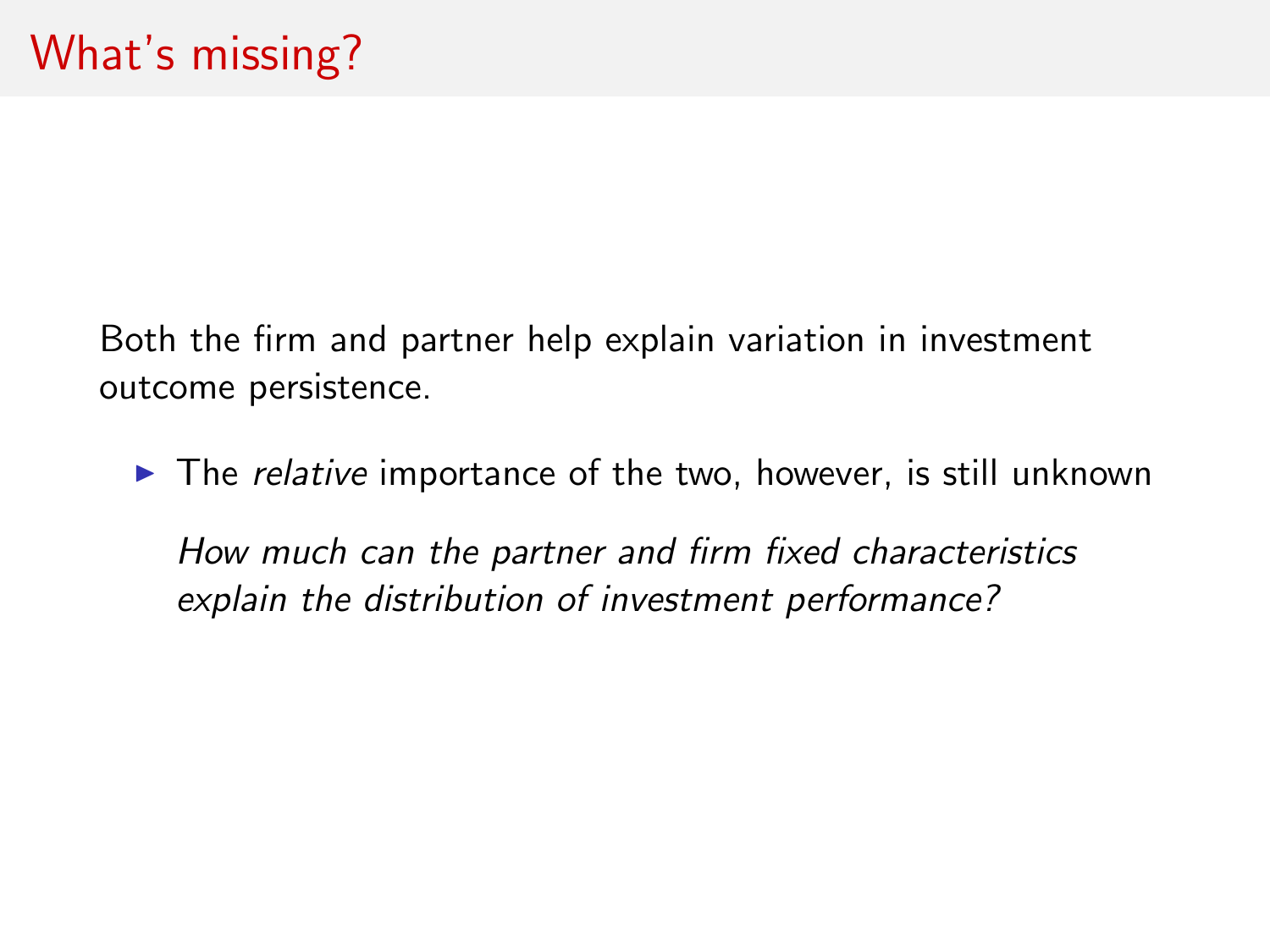Venture capital partners who sit on multiple boards over their career allow us to infer their movement across VC firms:

- $\triangleright$  We observe board members current and former for each entrepreneurial firm
	- $\triangleright$  2114 total partners of interest: at least four investments, worked at a VC firm (rather than a corporate VC or PE firm)
	- $\triangleright$  603 movers: 15% of all "active" partners, 30% of sample of interest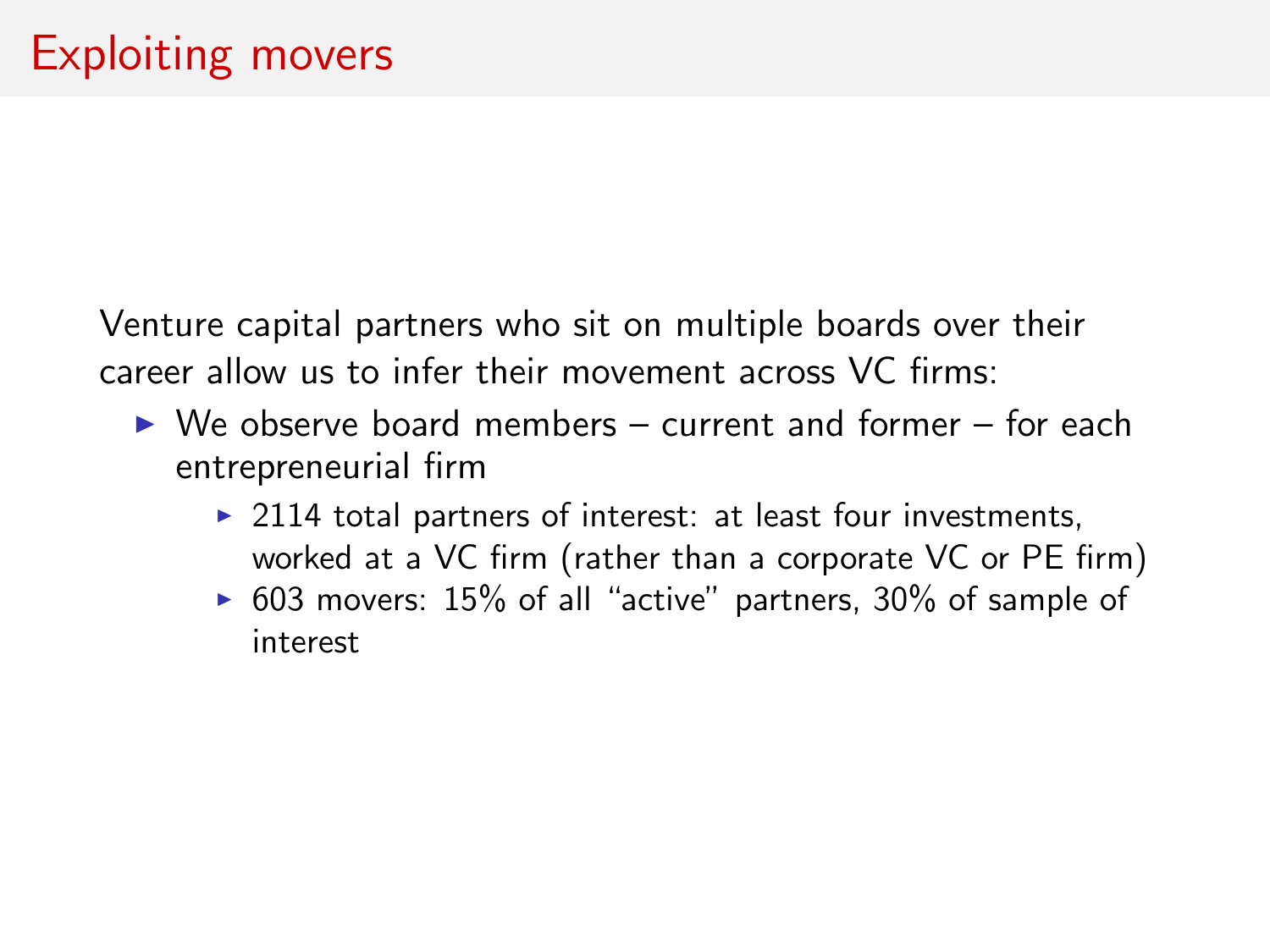# Separating the importance of firm and partner

This estimation separates three pieces of investment performance:

 $\blacktriangleright$  firm, person and year (of investment)

Connectedness algorithm ensures that we can separate them all:



Here, there are two connected groups.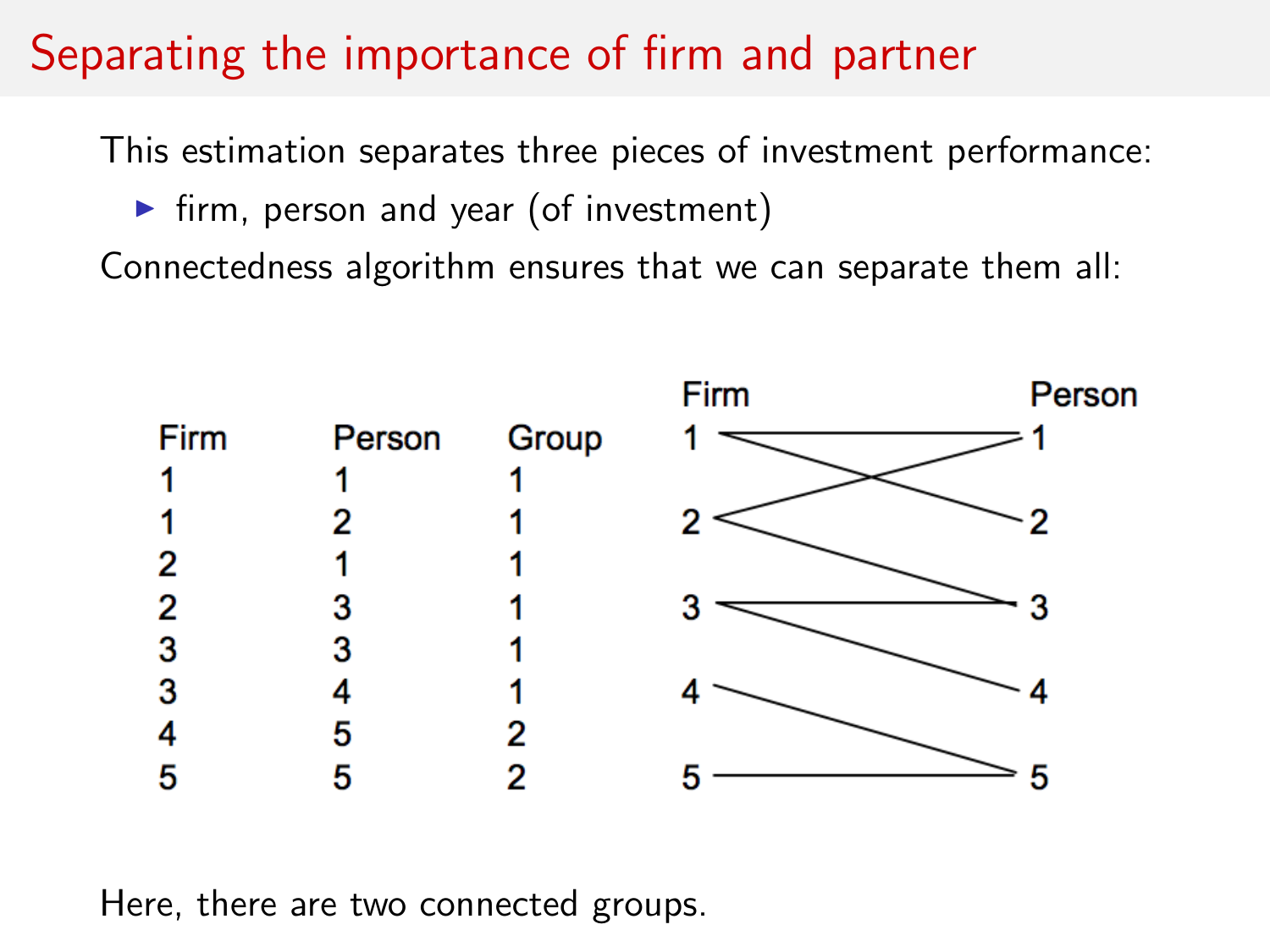Estimate the relative importance of partner and firm in over 20,000 investments:

Partner explains 2 - 4 times more of the exit valuation variation than the firm.

- $\blacktriangleright$  holds across several performance metrics
	- $\blacktriangleright$  IPO rate
	- $\triangleright$  Successful acquisition rates
- $\triangleright$  Suggests that partner's have some time-invariant skill both good and bad – that can explain the top vs. bottom PE firms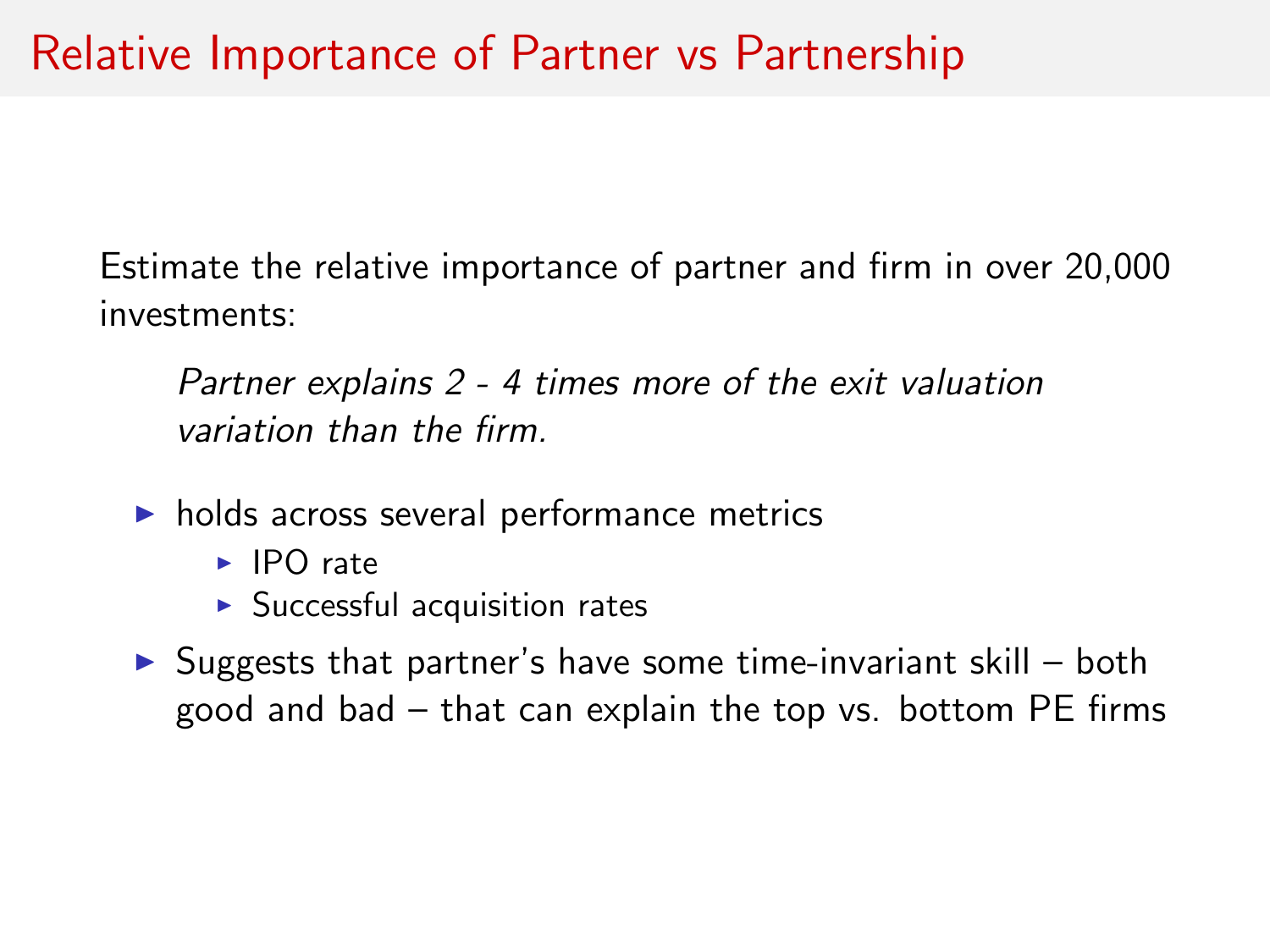# Does this guide investment choice?

What did Tim Draper take?



Is Ajay Shah's advisory role enough?



Who runs Blackstone matters?

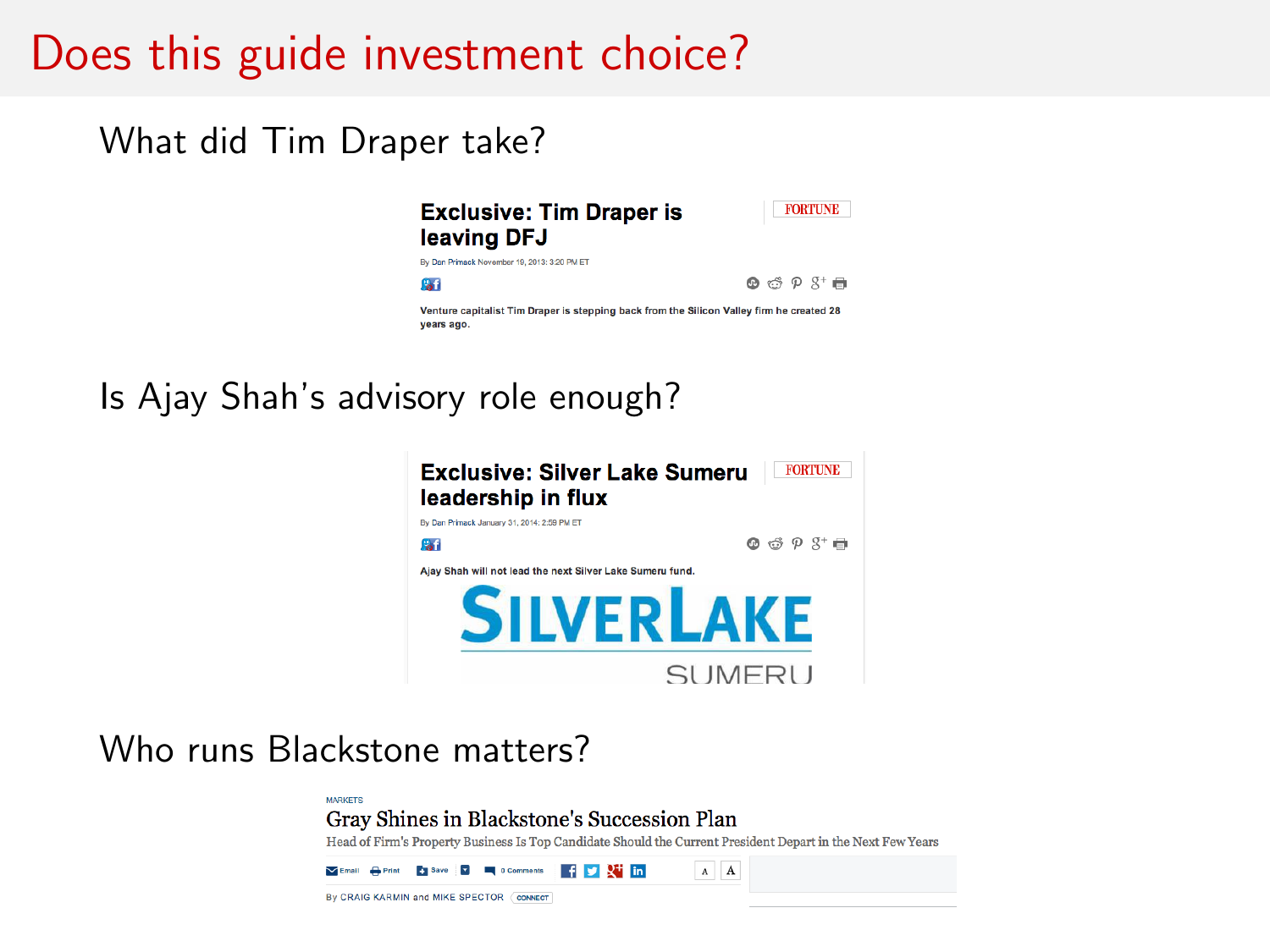- $\triangleright$  Asset allocation and past performance:
	- $\triangleright$  increased focus on the partner-deal history
- $\triangleright$  Why don't we see a few huge VC firms with many partners?
	- $\triangleright$  There are huge PE funds  $\implies$  more scalable assets
- ▶ Why don't we see M&A between VC firms?
- $\triangleright$  Surprising to many LPs did partners who set up a new firm leave the 'secret sauce' behind?